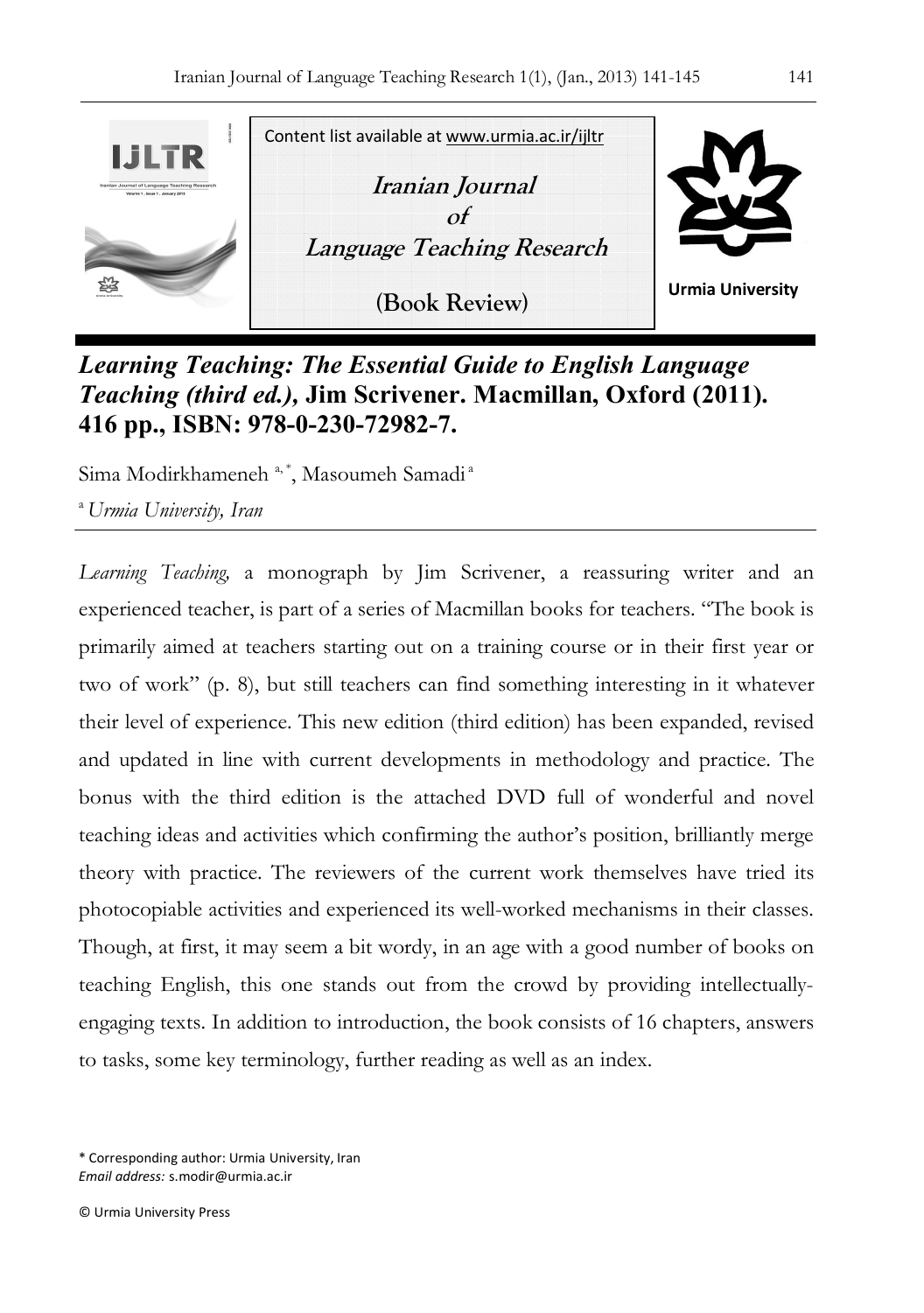A general introduction to ways of working in a language classroom and some milestone concepts open the book's discussion through the first chapter, *Starting Out*. Four classroom snapshots followed by comments in this chapter challenge the readers with the type of classroom at work and set the scene for mapping the teachers' role in the next section. Here, the author distinguishes three kinds of teachers, namely: 'the explainer', 'the involver', and 'the enabler'. The third, Scrivener believes, is the aim of his book: to bring up teachers who not only know about the subject matter and methodology but also have an awareness of how individuals and groups think and feel within their classes. To the end of this chapter, some hints and strategies are outlined to make the first lessons more fruitful. The reviewers found this part extremely impressing, full of ideas one may know as a professional but taken for granted!

The second chapter, *Classroom Activities*, looks at the requirements to be considered when planning and running an activity, which would be a great help for the ones new to the field of teaching. Engaging the reader with the material, the thought-provoking tasks provided in between the texts make the act of reading a two-way process which makes the reader-author interaction possible.

Chapter 3, *Classroom Management*, deals with a hot topic in teaching. The author guides the teachers through the main concepts in managing the teaching environment while answering the most common questions raised for teachers including 'how to give clear instruction', 'how to get the learners' attention', and 'how to use the board more effectively'. Very interestingly, Scrivener also reminds the reader of some popular techniques they may use, of course unintentionally, to prevent learning. Most of the teacher readers here, to their surprise, find themselves guilty of committing some of them such as talking more than what is needed, over-helping/over-organizing, being over-polite, and so many other hindering techniques.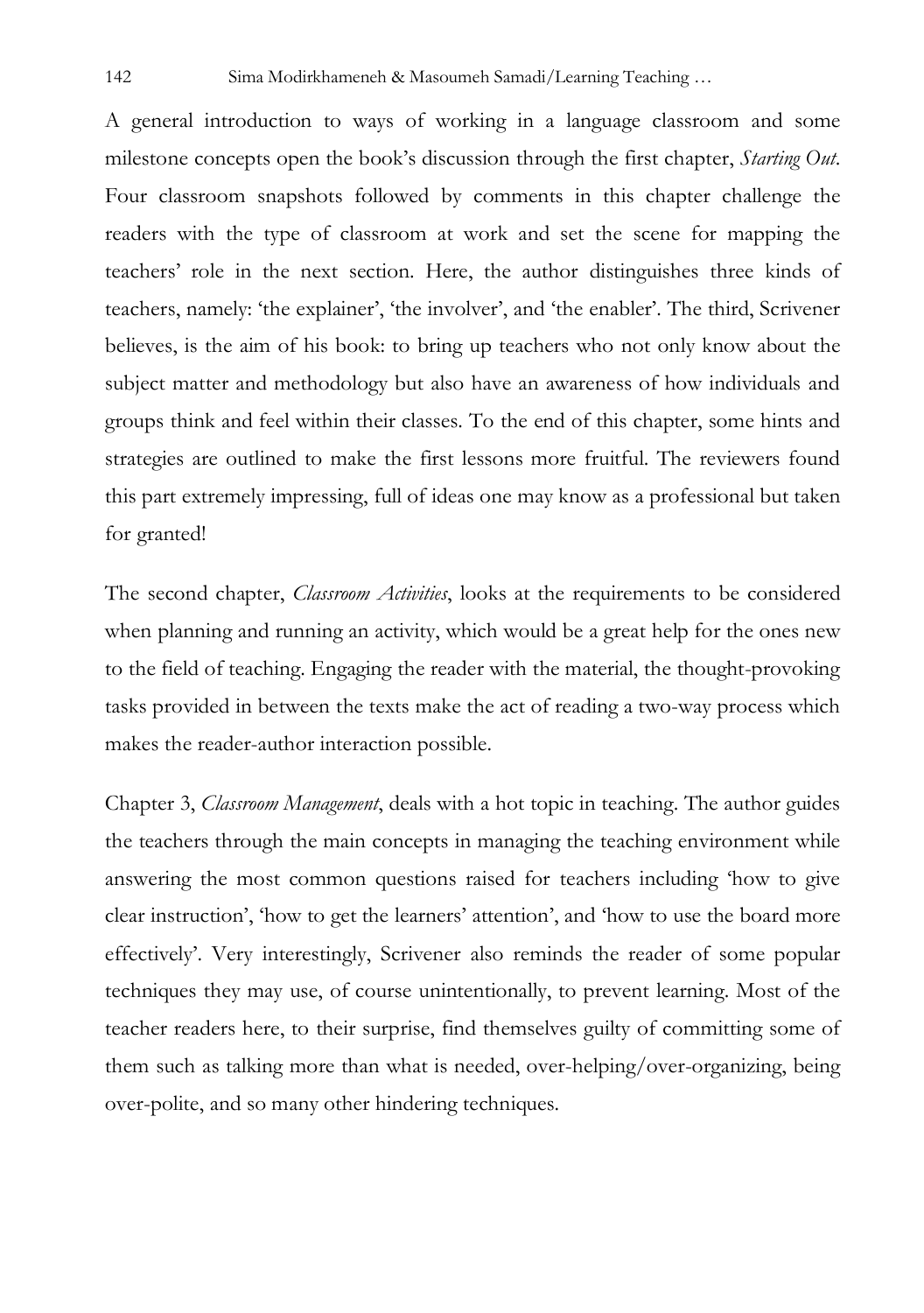Chapter 4, *Who Are the Learners*, keeps up with the recent requirements in ELT for learner centered approaches. Here, the author encourages the teachers to be open to their students' feedback and not to fear negative comments about their teaching; "the more they avoid it, the more dangerous it becomes, because ungiven feedback piles up like floodwater behind a dam" (p.95).

Chapter 5, *Language Analysis*, is a basic introduction to analyzing language. No matter how little you know about grammar, this section will help you analyze the required points for your teaching. This chapter is highly associated with chapter 7 where the practical methods and techniques are offered for teaching grammar. The reviewers wonder why these chapters are not following each other. As a fundamental skill for a teacher, thinking about the aims of the lesson and planning for it are of the mysterious and hard-to-be-done jobs for the novice teachers. However, Scrivener helps you to get rid of the frustration you may feel in doing so through the step by step explanations provided in chapter 6, *Planning Lessons and Courses*.

Chapters 7 up to 11 encompass bright ideas on teaching different components or skills of language, namely: teaching grammar, lexis, speaking and writing, listening and reading, and phonology. One of the strange things you may encounter in this book is that productive skills precede receptive skills; this, indeed, runs contrary to what the theory proposes as regards the natural flow of learning. Chapter 12, *Focusing on Language*, offers insightful comments about errors and their correction; then it moves on to discuss assessment and testing. Considering errors an evidence for progress, Scrivener puts emphasis on self-correction rather than error correction by the teacher.

As an English teacher, one might come across different types of classes such as ESP (English for Specific Purposes), EAP (English for Academic Purposes), Business Courses, Young Learners, or classes aimed at exam preparation. *Teaching Different*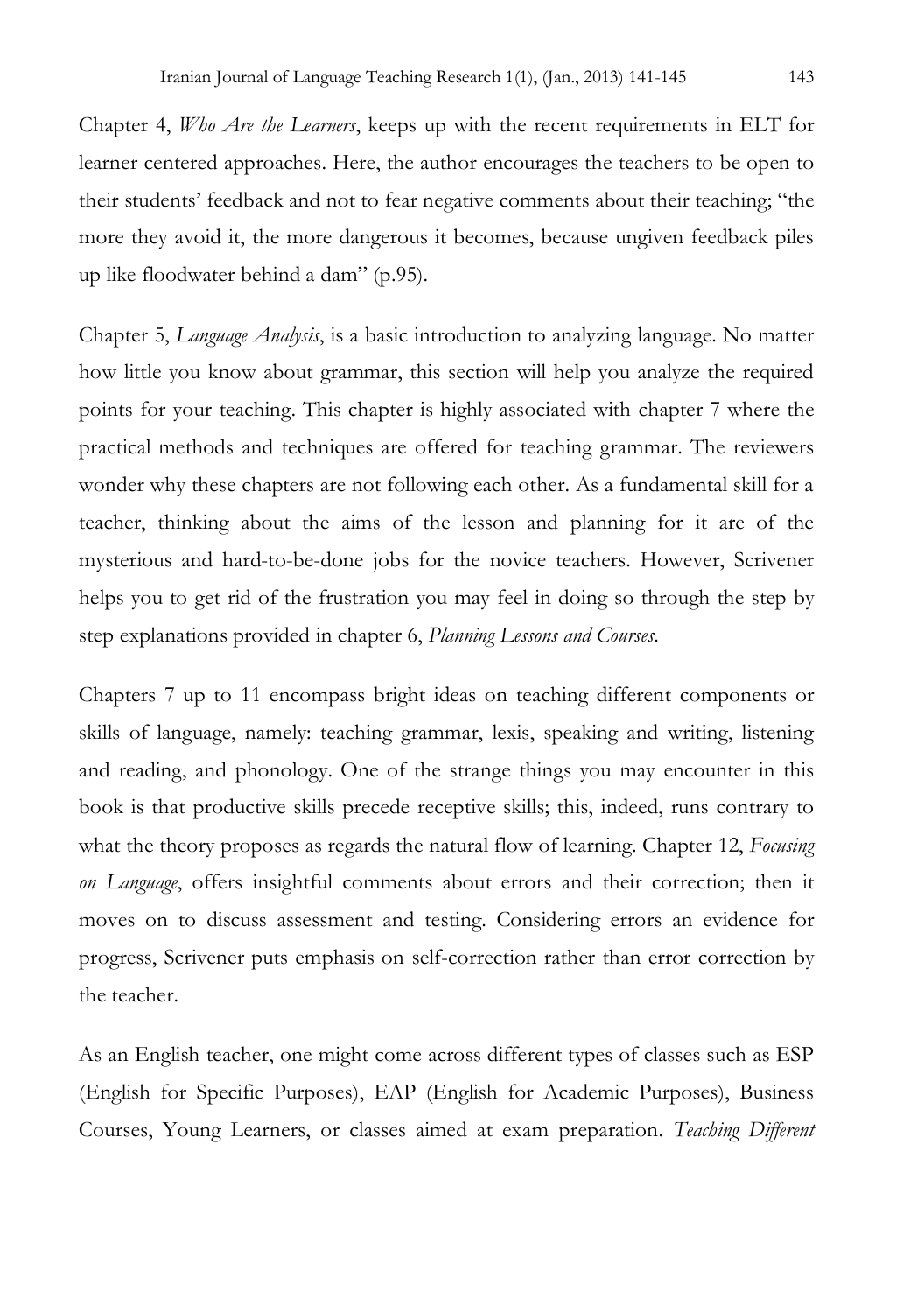*Classes*, chapter 13, equips one with the worked and well-found techniques to teach these and other similar classes properly.

Nothing is skipped from the general scope of this book; even for online and virtual learning there are some suggestions in Chapter 14, *Using Technology*. The author introduces many novel ideas regarding recent technologies and how to make them at the service of your teaching. There are suggestions for teaching all four language skills using new popular technologies such as computers, interactive whiteboards, and so on. Especially for teachers having teenage learners, this chapter would be an informative resource to add spice of novelty to their teaching and create up-to-date atmosphere which is highly appreciated by juveniles.

The most interesting part is chapter 15, *Tools, Techniques, Activities*, where one can learn many activities to fill the spare of moment s/he has to the end of his/her class. This chapter is rich with many types of fillers and novel activities easily run in the class. Even if one is new to a class, this chapter has many ideas to make him/her familiar with his/her students and to feel at ease with them and make them feel so with 'getting to know you' activities. The readers will find the activities very useful to liven up their lessons. The ideas would make a difference between a boring, always the same teaching procedure, and an interesting, lively, fruitful one. What adds to the strength of this volume is the author's position in taking the realities of the classroom to consideration, that is to say, the ideas are not from another planet, or they do not seem too good to be true, rather they are plausible. Being a "toolkit of possibilities" (p. 8) is highly reflected through the practices recorded in the attached DVD.

Though you may be a little confused at the end of the book finding out that you were reading chapter 15 but now it is finished and you have not come across chapter 16, do not worry! You have finished reading it since chapter 16; unfortunately, it does not have a heading. At the end of this section, you will find yourself motivated to rethink your teaching and you will find ways to get rid of the boredom you may